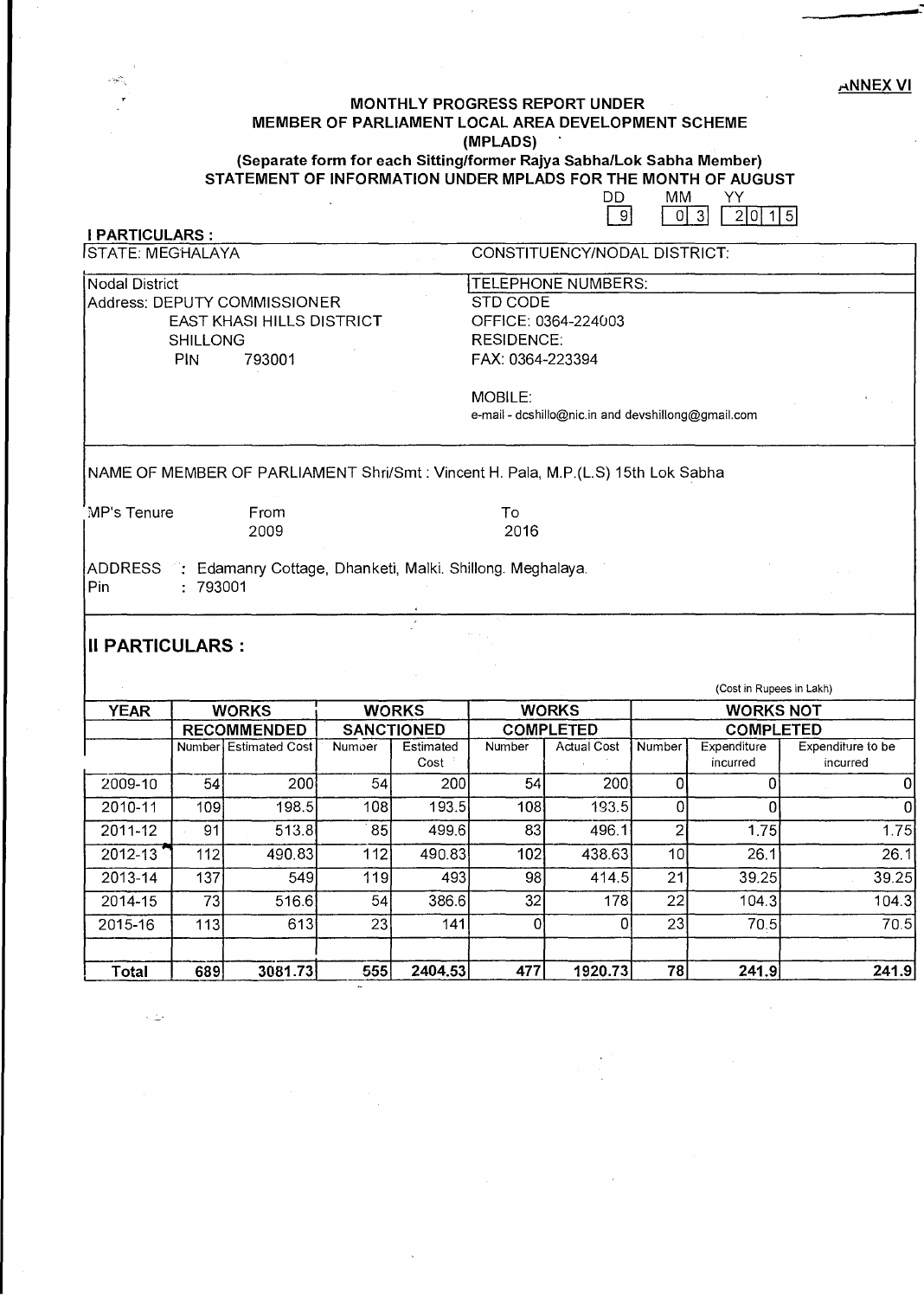# ~:;t **FUNDS RECEIVED AND UTILIZED**

 $\bar{\bar{}}$ 

 $\sim 10^6$ 

|                                     |                                                             |                                                          |                 |              | (Rs. In Lakh) |                       |                |              |  |
|-------------------------------------|-------------------------------------------------------------|----------------------------------------------------------|-----------------|--------------|---------------|-----------------------|----------------|--------------|--|
| <b>YEAR</b>                         | <b>FUNDS</b>                                                | <b>INTEREST</b>                                          | <b>FUNDS</b>    | <b>TOTAL</b> |               | <b>FUNDS UTILISED</b> | <b>BALANCE</b> |              |  |
|                                     | <b>RECEIVED</b>                                             | <b>ACCRUED</b>                                           | <b>RECEIVED</b> | <b>FUNDS</b> | SC & ST       | Other                 | Total          | <b>FUNDS</b> |  |
|                                     | <b>FROM GOI</b>                                             |                                                          | ON              |              | area          |                       |                |              |  |
|                                     |                                                             |                                                          | DISTRIBUTION    |              |               |                       |                |              |  |
| 2009-2010                           | 200                                                         | 1.75                                                     | 0               | 201.75       | 175           | 25                    | 200            | 1.75         |  |
| 2010-2011                           | 200                                                         | 3.96                                                     |                 | 203.96       | 172.13        | 21.37                 | 193.5          | 10.46        |  |
| 2011-2012                           | 500                                                         | 3.19                                                     |                 | 503.19       | 416.95        | 80.9                  | 497.85         | 5.34         |  |
| 2012-2013                           | 500                                                         | 2.28                                                     |                 | 502.28       | 344.23        | 120.5                 | 464.73         | 37.55        |  |
| 2013-2014                           | 500                                                         |                                                          |                 | 500          | 358           | 95.75                 | 453.75         | 46.25        |  |
| 2014-2015                           | 250                                                         |                                                          |                 | 250          | 282.3         | 0                     | 282.3          | $-32.3$      |  |
| 2015-2016                           | 0                                                           |                                                          |                 | 0            | 60.5          | 10 <sup>1</sup>       | 70.5           | $-70.5$      |  |
|                                     |                                                             |                                                          |                 | Ω            | 0             |                       |                |              |  |
| <b>TOTAL</b>                        | 2150                                                        | 11.18                                                    | $\mathbf 0$     | 2161.18      | 1809.11       |                       | 353.52 2162.63 | $-1.45$      |  |
| (a)                                 | Funds received from the Government of India                 |                                                          |                 |              |               |                       |                | 2161.18      |  |
| (b)                                 | D.<br>Amount of interest accrued on the funds               |                                                          |                 |              |               |                       | 11.18          |              |  |
|                                     | Funds received on distribution                              |                                                          |                 |              |               |                       | 58.54          |              |  |
|                                     | TOTAL (a+b+c)                                               |                                                          |                 |              |               | 2230.9                |                |              |  |
|                                     | Total cost of works sanctioned                              |                                                          |                 |              |               |                       |                | 2404.53      |  |
| $\frac{\partial}{\partial t}$       | Total Unsanctioned Balance available with the               |                                                          |                 |              |               |                       |                |              |  |
|                                     | Constituency (d - e)                                        |                                                          |                 |              |               |                       |                | $-173.63$    |  |
| (g)                                 |                                                             | Actual Expenditure incurred by the implementing Agencies |                 |              |               |                       |                | 2162.63      |  |
| $\left(91\right)$                   |                                                             | Amount transerred to other MP's through distribution     |                 |              |               |                       |                |              |  |
| $\frac{q^{2}}{q^{2}}$               | Actual fund utilized $(g + g1)$                             |                                                          |                 |              |               |                       |                | 2162.63      |  |
|                                     | Total funds available with the Constituency (d-g2)          |                                                          |                 |              |               |                       |                | 68.27        |  |
|                                     | Funds required to completes the sanctioned works<br>0       |                                                          |                 |              |               |                       |                |              |  |
| $\frac{\overline{1}}{\overline{1}}$ | Savings for Distribution to Successor MPs<br>$\sim 10^{-1}$ |                                                          |                 |              |               |                       |                |              |  |
| $\vert$ (k)                         |                                                             | Number of works inspected by District Authority          |                 |              |               |                       |                |              |  |
|                                     |                                                             |                                                          |                 |              |               |                       |                |              |  |
|                                     | During the month<br>(a)                                     |                                                          |                 |              |               |                       | 20             |              |  |
|                                     | Cumulative<br>(b)                                           |                                                          |                 |              |               |                       | 56%            |              |  |
|                                     |                                                             |                                                          |                 |              |               |                       |                |              |  |

**Carl And**  $\omega_{\rm{max}}$  .  $\tau$ i, k  $\omega_{\rm{th}}$ a no suesta.

 $\zeta_{\rm{max}}$